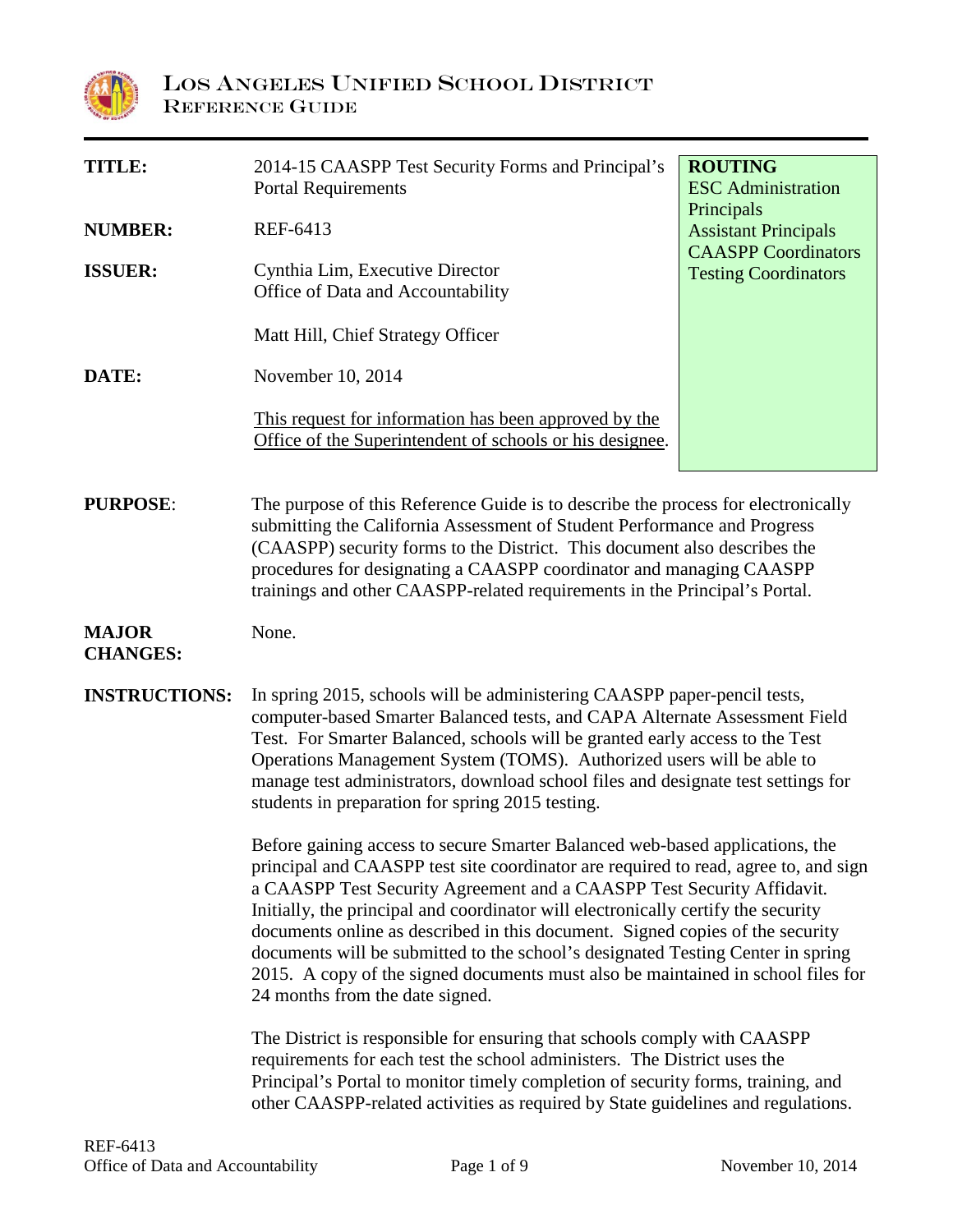

### PRINCIPAL'S PORTAL

The principal is responsible for entering required information in the Principal's Portal and monitoring the completion of trainings for each CAASPP testing program as described below.

To access the Principal's Portal go to **<https://principalportal.lausd.net/>** 

- Click on the *State Testing Program Requirements* link.
- In the *Testing Menu*, scroll down to the CAASPP Certification box.
- A. CAASPP Security Documents

The District will grant CAASPP test site coordinators access to TOMS in early December. Only schools where the principal and CAASPP coordinator electronically submit the CAASPP security forms by Friday, November 21, 2014 will receive early access to TOMS. Schools that submit security forms after November 21 will receive access to TOMS accordingly.

Principal Security Documents

Principals will electronically certify the CAASPP test security documents in the Principal's Portal. Principals at schools with no access to the Principal's Portal are required to fax the signed security documents to the Student Testing Branch at (213) 241-8461. (See Attachments A and B.)

Steps on how Principals Electronically Certify CAASPP Security Documents

The principal must certify both the CAASPP Security Agreement and the CAASPP Security Affidavit separately.

CAASPP Security Agreement:

- 1. In the CAASPP *Certification* box, select *Security Agreement*
- 2. Read and agree to all the statements
- 3. Click on the check box to certify that you have read and agree to each statement on the document
- 4. Click on *Submit*
- 5. Click on the *Return to Testing Menu* link at the bottom of the page

CAASPP Security Affidavit:

- 6. In the CAASPP *Certification* box, select *Security Affidavit*
- 7. Read and agree to all statements
- 8. Click on the check box to certify that you have read and agree to each statement on the document
- 9. Click on *Submit*
- 10. Click on the *Return to Testing Menu* link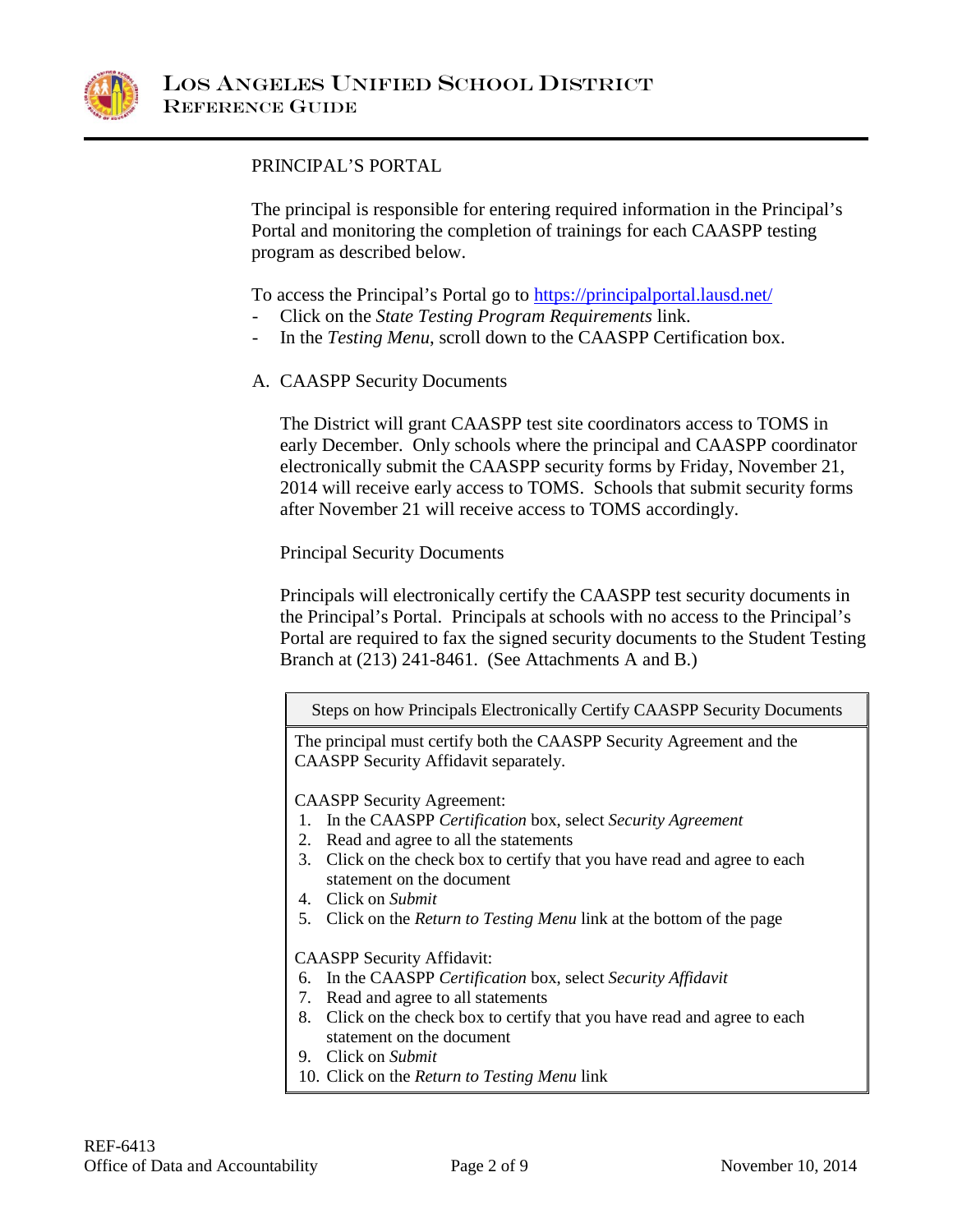

CAASPP Test Site Coordinator Security Documents

When a CAASPP coordinator is designated in the Principal's Portal (See instructions below), the appointee is automatically enrolled in three classes. One of those classes is the 2014-15 CAASPP Security Forms Training. This training should be completed by Friday, November 21, 2014 to receive access as soon as TOMS is available in December.

The CAASPP coordinator is responsible for completing the training and completing the assessment for the training in the Learning Zone prior to handling secure CAASPP tests materials or accessing secure Smarter Balanced web-based applications. The assessment contains all the conditions listed on the test security forms, therefore successfully completing the assessment is an acknowledgement of the CAASPP tests security requirements.

NOTE: The date and time when the coordinator successfully completes the 2014-15 CAASPP Security Forms training assessment in the Learning Zone is automatically displayed in the Principal's Portal.

B. Designation of a CAASPP Coordinator and Technology Coordinator

CAASPP regulations require that the principal at every school administering CAASPP tests designate a CAASPP test site coordinator. The CAASPP coordinator will oversee the administration of CAASPP paper-pencil tests, Smarter Balanced tests and the Alternate Assessment Field Test. Principals who will also serve as CAASPP Coordinators at their schools must designate themselves as coordinators in the Principal's Portal and complete all required CAASPP coordinator trainings. A list of coordinator responsibilities is included in REF-6394, *CAASPP Coordinator Differential for the 2014-15 School Year*, dated October 28, 2014.

When the CAASPP coordinator is designated in the Principal's Portal, the coordinator is automatically enrolled in three classes in the Learning Zone. After designating the coordinator in the portal, the principal should confirm that the CAASPP coordinator received enrollment confirmation emails for each class. If confirmation emails are not received, the coordinator is responsible for self-enrolling in each class.

- 2014-15 CAASPP Security Forms Training
- 2014-15 CAASPP Training for Coordinators
- 2014-15 CAASPP Smarter Balanced Coordinator Training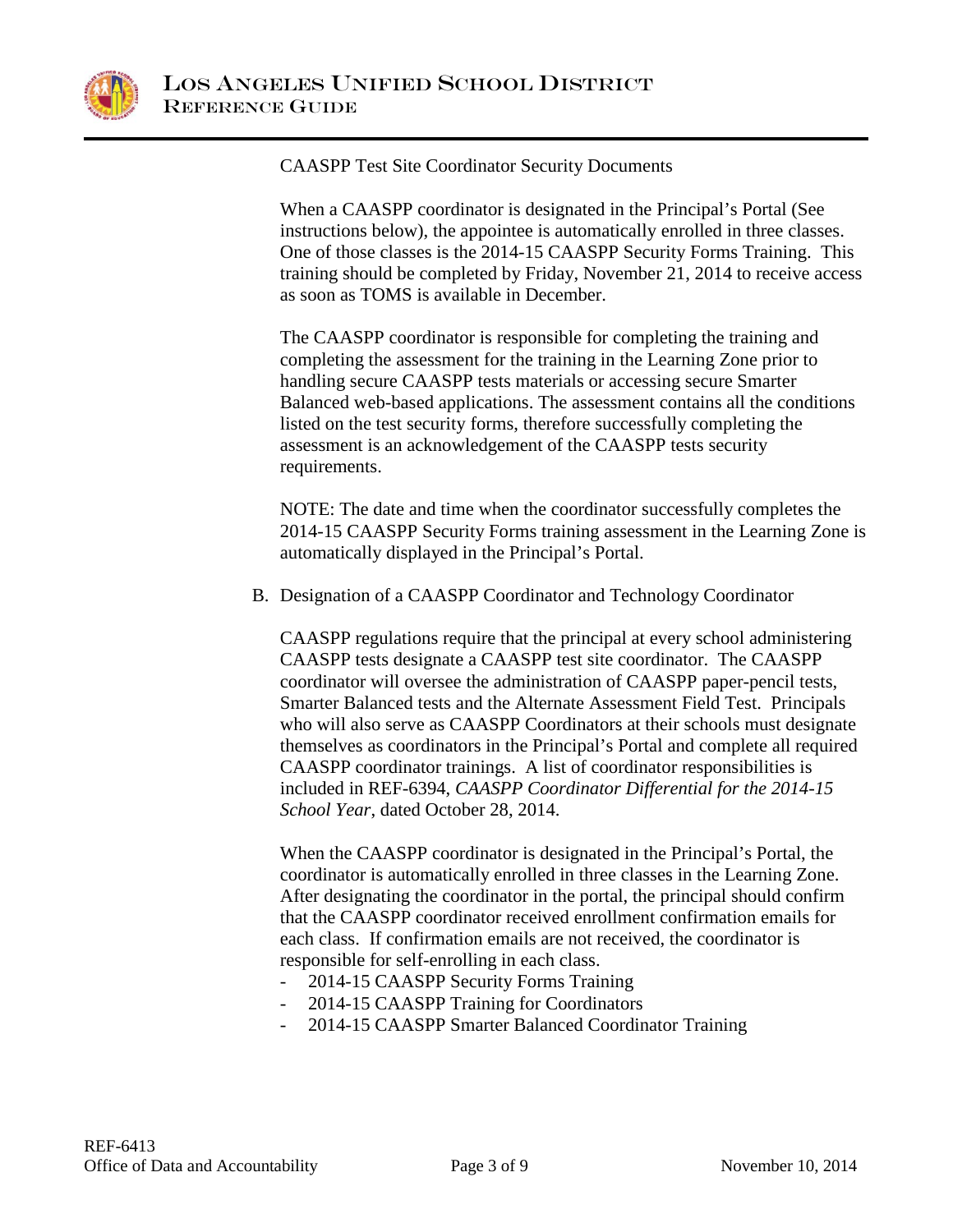

The District is also requiring principals to designate a technology coordinator in the Principal's Portal. The technology coordinator together with the CAASPP coordinator will be the point-of-contact for technology-related issues or questions pertaining to Smarter Balanced testing.

> Steps on how Principals Designate a CAASPP Test Site Coordinator and a Technology Coordinator

- 1. From the CAASPP *Certification* section click on the *Coordinator/ Designee*  link  $\mathbf{L}$
- 2. In the CAASPP section, click on the *Staff Icon*
- 3. Type the coordinator's first and last name
- 4. Click on the *Search* box
- 5. Verify the employee number and click on the *Select* link next to the staff member's name.
- 6. Click *Done* to confirm your selection
- 7. Go to the Technology Coordinator/Designee section, and repeat steps 3-6 to designate a technology coordinator
- 8. Confirm that the CAASPP coordinator and the technology coordinator names display in the appropriate sections.
- 9. Scroll to the bottom of page and click on the *Submit* button
- 10. Click on the *Return to Testing Menu* link
- C. Principal and Coordinator Training for Administering CAASPP tests

Principals and coordinators are required to participate in training before any CAASPP tests are administered at the school. After participating in training, participants are required to complete an online assessment. A passing score of 100% is required. At the end of the online assessment print the Certificate of Completion. This certificate should be kept on file at the school for 24 months. A copy of the certificate will be submitted to the school's testing center with scorable materials for accountability purposes.

### Principals Trainings

The District will automatically enroll principals in the two CAASPP trainings in the Learning Zone. These two trainings must be completed before any CAASPP tests are administered at the school:

- 2014-15 CAASPP Training for Principals
- 2014-15 Smarter Balanced Principal Training

Due to possible assignment changes and/or other reasons, principals will need to self-enroll in these two trainings in the Learning Zone if they are not automatically enrolled by the District.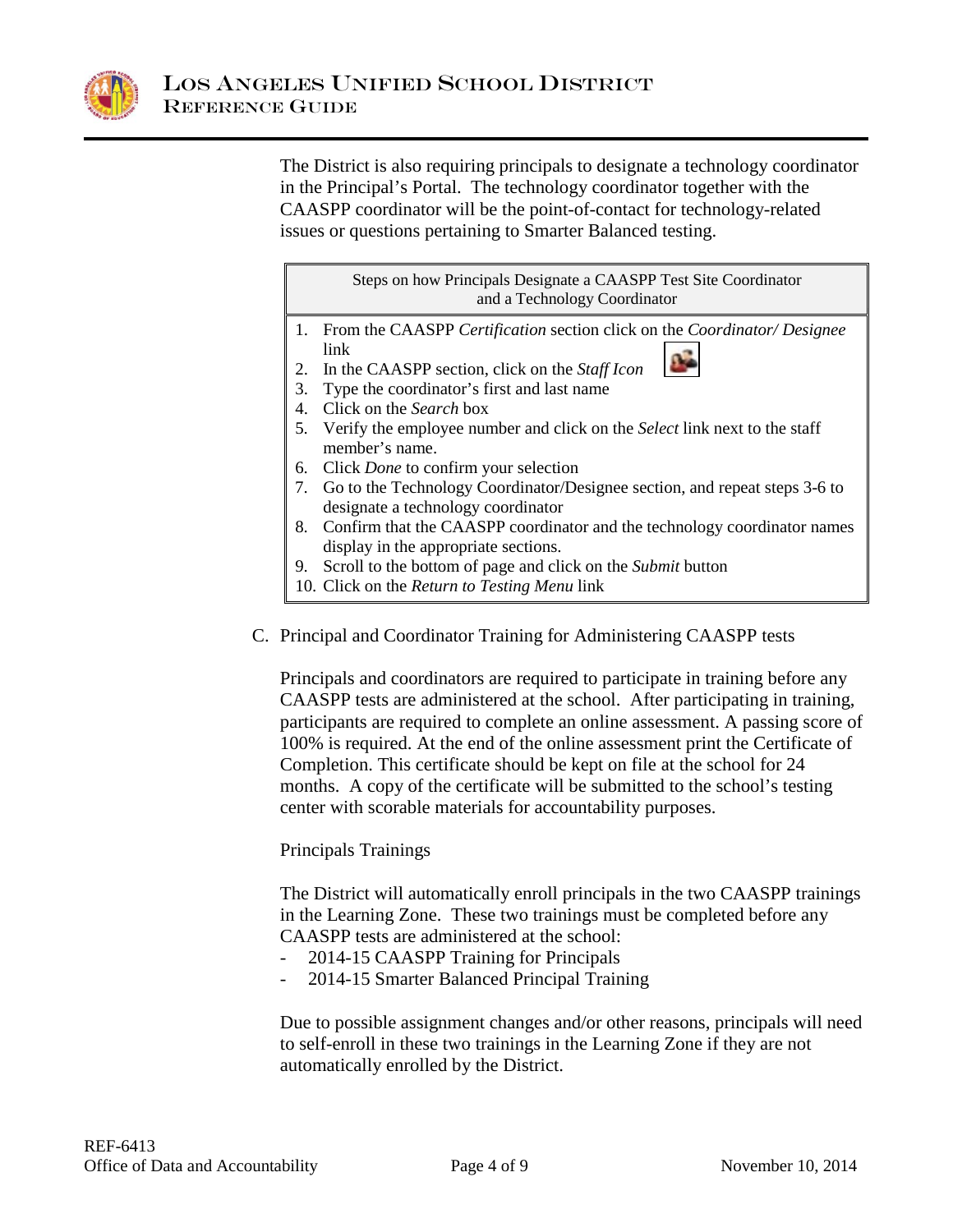

CAASPP Test Site Coordinator Trainings

When the CAASPP coordinator is designated in the Principal's Portal, the appointee is automatically enrolled in three separate trainings in the Learning Zone:

- 2014-15 CAASPP Security Forms Training
- 2014-15 CAASPP Training for Coordinators
- 2014-15 Smarter Balanced Coordinator Training

The CAASPP coordinator should complete the 2014-15 CAASPP Security Forms Training by Friday, November 21, 2014. The other two trainings will be available in early spring 2015 and they must be completed before any CAASPP tests are administered at the school.

How to Access the Training

- 1. Log into the Learning Zone using your LAUSD single sign-on
- 2. If you are already enrolled in the class, go to #5
- 3. If you need to self-enroll in the class
	- a. Click on *Class Offerings*
	- b. In the *Programs* drop-down menu select Student Testing Unit
	- c. Click on *Search*
	- d. Select the class
	- e. Click on *Enroll Now*
- 4. After enrolling in the class, click on the *Home* tab, then select the *My Classes* tab
- 5. Click on the globe next to the class title to start the training.

#### How to Take Assessment

- 1. Log into the Learning Zone using your LAUSD single sign-on
- 2. Click on *My Assessment* tab
- 3. Select the assessment for the CAASPP training you have completed

How to Print Certificate

- 1. Log into the Learning Zone using your LAUSD single sign-on
- 2. Click on *My History* tab
- 3. Select the certificate for the CAASPP training for which you completed the assessment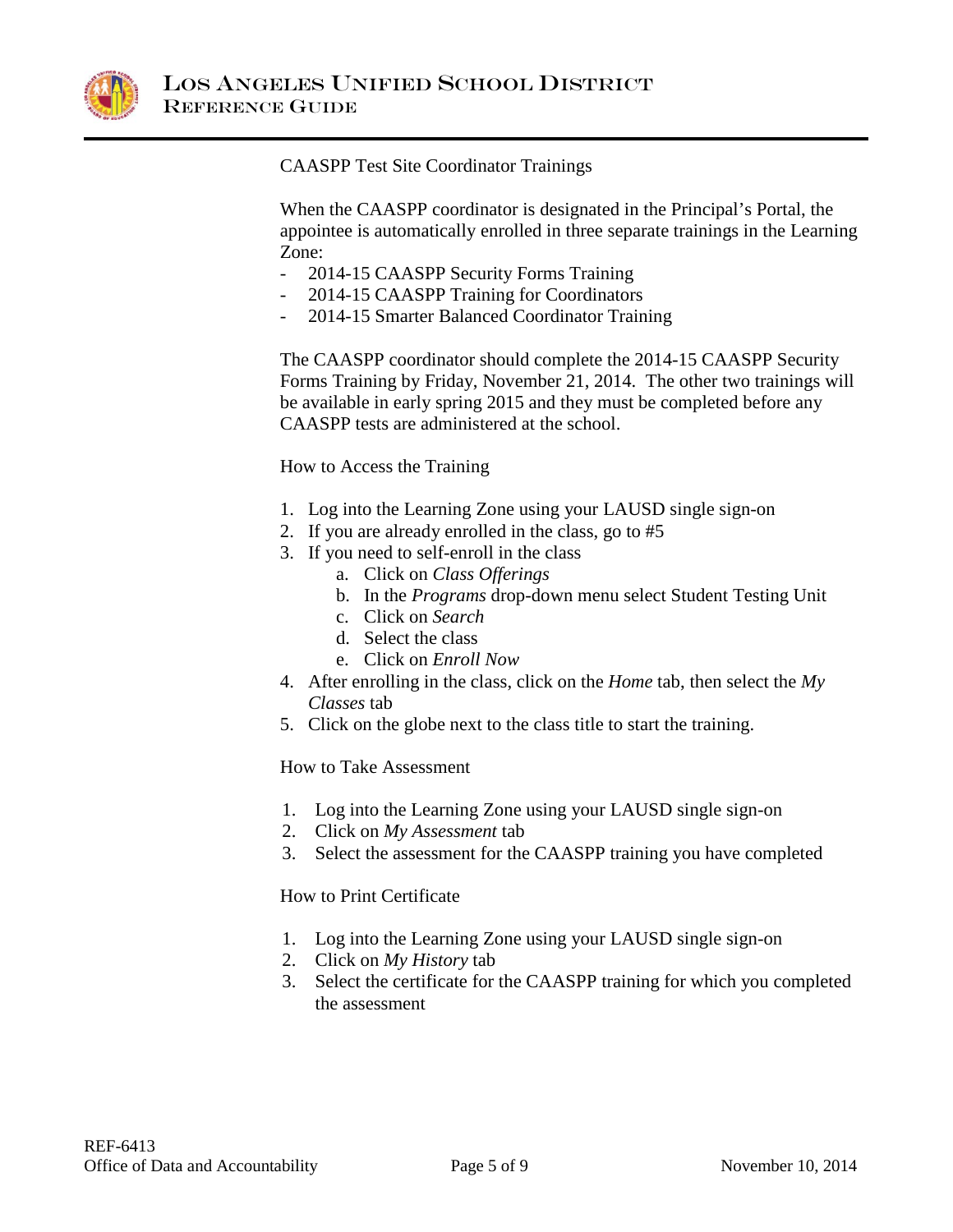

## D. Staff CAASPP training

All test administrators (Examiners), proctors, and school administrative staff who will be involved in the administration of CAASPP paper-pencil and/or computer-based Smarter Balanced tests are required to participate in training conducted by the CAASPP test site coordinator. After participating in training and before handling any test materials, being assigned a password to access Smarter Balanced web-based applications, or administering tests, staff members are required to read, agree to, and sign a CAASPP Test Security Affidavit. The CAASPP coordinator is to keep a copy of the signed Test Security Affidavits on file for at least 24 months from the date signed. The coordinator will submit the original documents to the school's designated Testing Center after all CAASPP testing is completed in late spring 2015.

District and State resources for training examiners and proctors will be available in early spring 2015. The principal is responsible for entering in the Principal's Portal the date when examiners and proctors are trained. The deadline to train staff to administer Smarter Balanced tests is Wednesday, March 4, 2015. The deadline to train staff to administer CAASPP paperpencil tests is Thursday, April 9, 2015.

|  |  | Steps on how Principals Enter the Examiner and Proctor Training Date |
|--|--|----------------------------------------------------------------------|
|  |  |                                                                      |

After examiners and proctors have been trained:

- 1. In the CAASPP Certification section, click on the *Training Date for*  CAASPP *Test Examiners* link
- 2. Use the calendar to select the *Training Date for* CAASPP *Test Examiners* or *Training Date for Smarter Balanced Test*.
- 3. After selecting the date, scroll to the bottom of the page and click on *Submit*

**RELATED RESOURCES:**

- REF-6394 CAASPP Coordinator Differential for the 2014-15 School Year, dated October 28, 2014.
- REF-6299.1 2014-15 State, District, and National Mandated Testing Calendars, dated November 4, 2014.
- Student Testing Branch Website<http://achieve.lausd.net/testing>
- CAASPP Website [http://CAASPP.org/](http://caaspp.org/)

### **ASSISTANCE:** For assistance please contact the Student Testing Branch at 213-241-4104.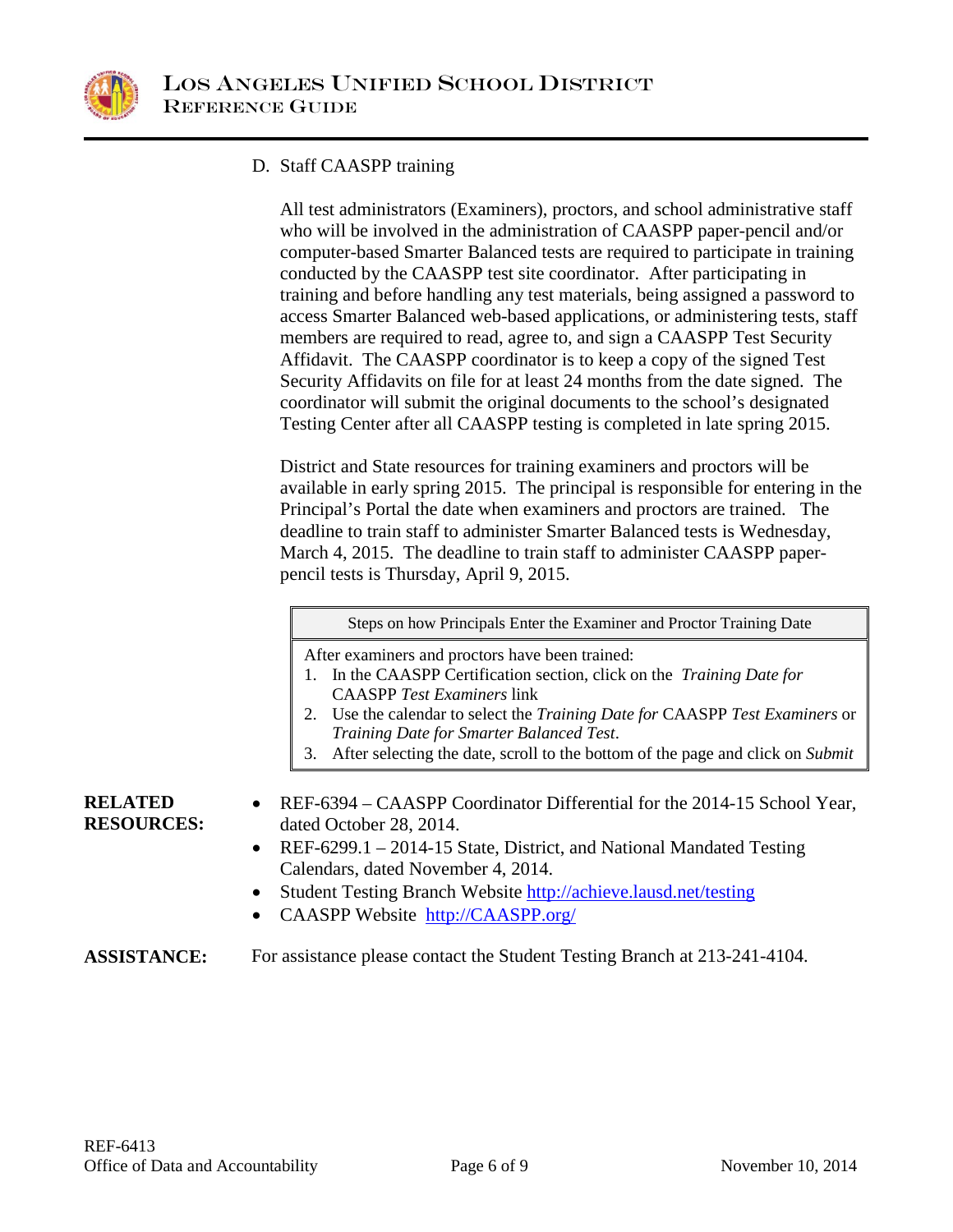

# ATTACHMENT A



#### **CAASPP Test Security Agreement for Principals** and CAASPP Test Site Coordinators 2014-2015 School Year



Which of the following best describes your primary role in administering CAASPP testing for the 2014-15 school year?

□ Principal (Mark both boxes if the principal is also the CAASPP Test Site Coordinator)

□ CAASPP Test Site Coordinator

I acknowledge by my signature on this form that the California Assessment of Student Performance and Progress (CAASPP) tests pursuant to Education Code section 60640 are secure tests and agree to each of the following conditions to ensure test security:

- (1) I will take all necessary precautions to safeguard all tests and test materials, whether paper-based or computer-based assessments, by limiting access to only persons within the LEA who are responsible for, and have professional interest in, the tests' security.
- (2) I will keep on file the names of all persons who have been trained in the administration of CAASPP tests and all persons with access to tests and test materials, whether paper-based or computerbased assessments. I have and shall have all other persons having access to the tests and test materials read and sign the CAASPP Test Security Affidavit that will be kept on file in the LEA office.
- (3) Except during the administration of the tests, I will keep the paper-pencil tests, and their test materials, in a securely locked room that can be entered only with a key or keycard and, when possible, in a locked storage cabinet within that room.
- (4) I will securely destroy all print-on-demand papers, scratch paper, and other documents as prescribed within the contractor's(s') or consortium's administrative manuals and documentation.
- (5) With the exception of subdivision (6) below, I will deliver tests and test materials or allow electronic access thereto, only on actual testing dates and only to those persons who have executed CAASPP **Test Security Affidavits.**
- (6) For an alternate assessment (CAPA or its successor alternate assessment), I will keep all tests and testing materials in the manner set forth above in subdivisions (3) and (5) except during actual testing administration or when being used by test examiners to prepare for and to administer the assessment. I will adhere to the contractor's directions for the distribution of the assessment materials to test examiners.

By signing my name to this document, I am assuring that I have completely read and will abide by the above conditions.

| Signed:             | Date:                                         |
|---------------------|-----------------------------------------------|
| <b>Print Name:</b>  | Title/Position:                               |
| <b>School Name:</b> | Loc. Code:                                    |
| ESC:                | District: Los Angeles Unified School District |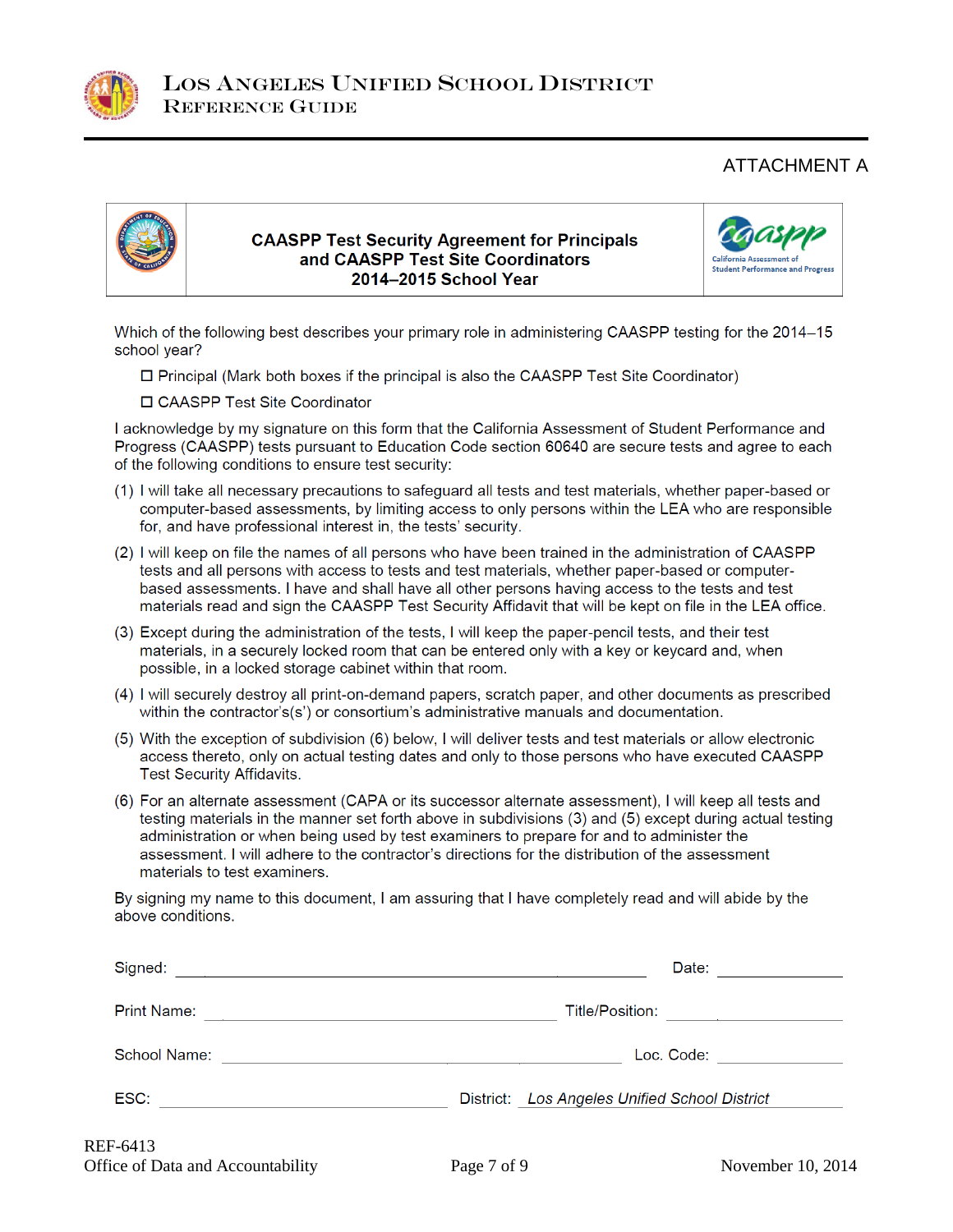

## ATTACHMENT B 1



#### 2014-15 CAASPP Test Security Affidavit For Principals, Test Site Coordinators, Test Examiners, Proctors, Scribes, and Any Other Person Having Access to **CAASPP Tests**



s acknowledge that I will have access to one Ι. or more of the California Assessment of Student Performance and Progress (CAASPP) tests pursuant to Education Code Section 60640, for the purpose of administering the test(s). I understand that these materials are highly secure and may be under copyright restrictions and it is my professional responsibility to protect their security as follows:

(1) I will not divulge the contents of the tests and test materials to any other person through verbal, written, or any other means of communication. This includes, but is not limited to, sharing or posting test content via the Internet or by email without the express written permission of the CDE.

(2) I will not copy or take a photo of any part of the test(s) or test materials. This includes, but is not limited to, photocopying (including enlarging) and recording without prior expressed written permission of the CDE.

(3) Except during the actual testing administrations or as otherwise provided for by law, I will keep the test(s) and test materials secure until the test(s) are actually distributed to pupils when tests and testing materials are checked in and out by the CAASPP test site coordinator. Keeping materials secure means that testing materials are required to be kept in a securely locked room that can be entered only with a key or keycard and, when possible, in a locked storage cabinet within that room.

(4) I will limit access to the test(s) and test materials by test examinees to the actual testing periods when they are taking the test(s). I understand that only pupils who are testing and LEA staff participating in the test administration who have signed a test security affidavit may be in the room when and where a test is being administered.

a) I will keep all assigned, generated, or created usernames, passwords and logins secure and not divulge pupil personal information to anyone other than the pupil to whom the information pertains for the purpose of logging on to the assessment delivery system.

b) I will not allow anyone other than the assigned pupils to log into their assigned test. I may assist a pupil with using their information to log into their assigned test.

c) I will not use a pupil's information to log in as a pupil or allow a pupil to log in using another pupil's information.

(5) I will not allow pupils to access electronic devices that allow them to access outside information, communicate with other pupils, or photograph or copy test content. This includes, but is not limited to, cell phones, personal digital assistants (PDAs), tablets, laptops, cameras, and electronic translation devices.

(6) I will collect and account for all materials following each testing session and will not permit pupils to remove any test materials by any means from the room(s) where testing takes place. After each testing session, I will count all test booklets and answer documents before allowing any pupil to leave the testing room and/or ensure that all pupils have properly logged off the assessment delivery system.

(7) I will not review any achievement test questions, passages, performance tasks, or other test items independently or with pupils or any other person at any time, including before, during, or following testing. I understand that this includes any discussion between LEA staff for training or professional development whether one-on-one or in a staff meeting.

CAASPP Security Affidavit 2014-15

Page 1 of 2